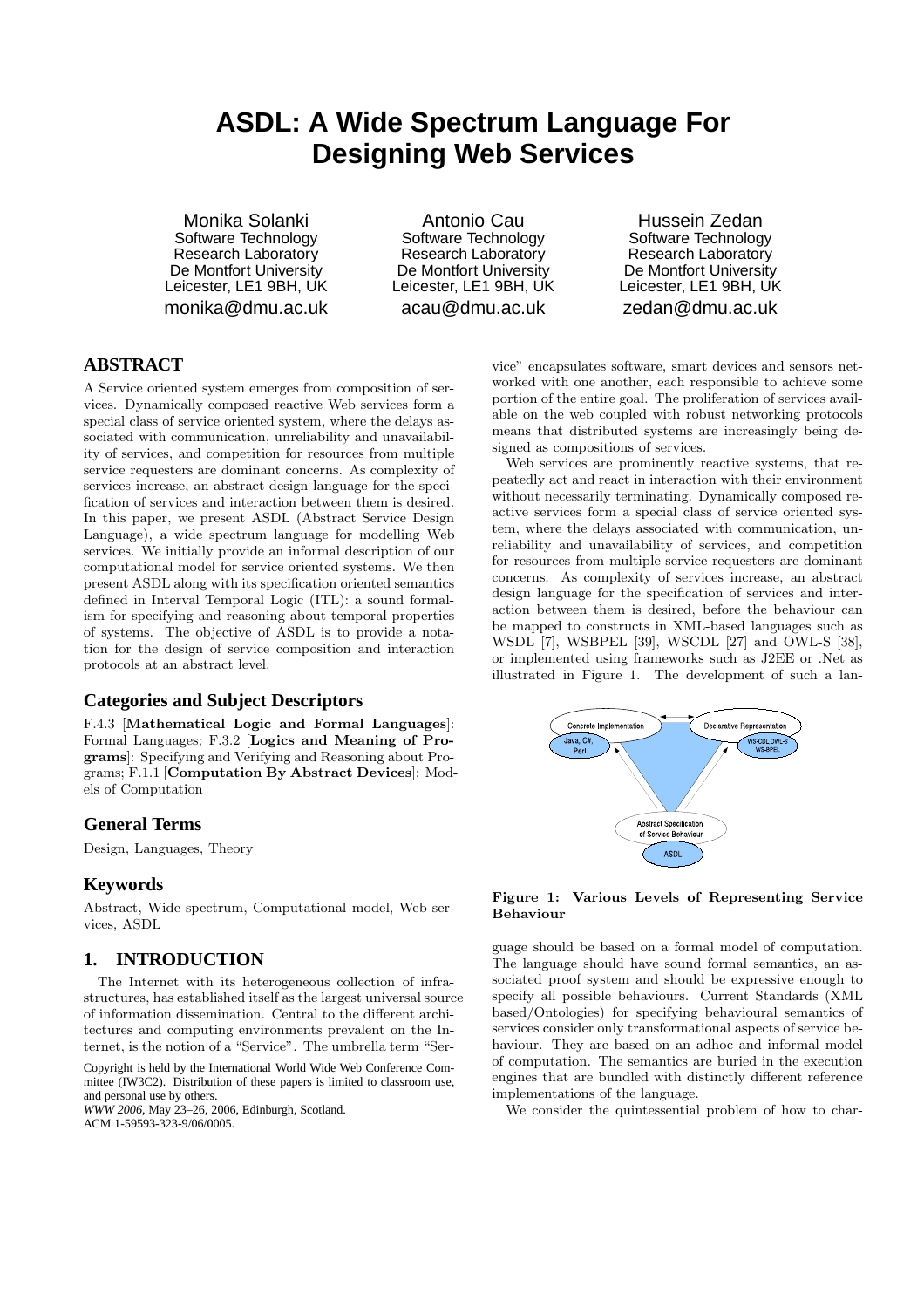acterise formally, the global behaviours generated by a dynamic Web service composition, as well as how to reason about their correctness. Before addressing these issues, we need to precisely define a computational model which describes the underlying abstract architecture upon which service oriented systems will execute. The behaviour generated within a service oriented system, due to interactions among services, with regards to the exchange of messages and the sequence in which they are transmitted and received forms the basis of our model.

In this paper, we initially provide an informal description of our computational model for service oriented systems. We then present a design language "ASDL" along with its specification oriented semantics in Interval Temporal Logic (ITL), our underlying logical framework for reasoning about service behaviour over periods of time. Our objective is to develop a methodology for the design of service oriented systems, based on a sound model of computation and a compositional technique, that allows specification and validation within a unified semantic model. ASDL complements our computational model and provides a framework complete with algebraic rules for establishing useful properties about service composition.

The paper is organised as follows: Section 2 presents our computational model. Section 3 briefly discusses our underlying formalism ITL. Section 4 presents ASDL: Abstract Service Design Language for Web services. Section 5 discusses related work and Section 6 presents conclusions and directions for future work.

### **2. COMPUTATIONAL MODEL**

A service oriented system is a collection of possibly concurrently executing services, which communicate asynchronously via message passing, using shared bounded buffers [6] called "channels". Service oriented systems can themselves be viewed as single services and composed into larger systems. The first class citizens within a service oriented system are a finite set of "services", "channels" and an infinite set of "messages". The restriction of having a finite number of services and channels is intuitive with respect to service oriented systems. The system state is defined by the values (messages) in the channels and the values in the local variables of the service. Behaviour in our model is defined as a sequence of system states. Computation is defined as any process that results in a change of system state.

### **2.1 Service**

A service is a black box, in terms of representation of its internal behaviour. A service is described by a computation which may transform a local data space and may read and write messages during execution. Computation may be nondeterministic with timing restrictions. A service can be viewed as a computational entity that decides, based on the messages received, and the messages already sent, if a new message needs to be sent, to which services in the system the message needs to be sent or if the service session needs to terminate. An observable behaviour of a service is a sequence of message exchanges in which the service has engaged up to a particular moment in time. At the lowest level of granularity, we have services that undertake activities like "send" and "receive". These are termed as "Primitive" services. A service can be composed of several such activities, in which case they are termed as "Composite".

### **2.2 Communication**



Figure 2: Channel configuration in a Serviceoriented system

A service-oriented system, is built on the message-orientedmodel (MOM) of communication. Message-oriented behaviour modeling is not only intuitive for services, but more importantly, it requires Web services to reveal the least amount of information that is necessary to make meaningful compositions. Thus complex internal states can be hidden. Services communicate using asynchronous message passing via firstin-first-out (FIFO), error-free channels as illustrated in Figure 2. Channels are uni-directional and can be used both to read and write messages. Every system has a finite number of channels, shared between exactly two distinct services. A channel is a bounded buffer where a message can be inserted at one end and retrieved sequentially at the other. Sending a message is equivalent to appending it to the tail of the sequence; receiving a message, to removing the head of the sequence. Sending is allowed only if there are empty places available in the buffer. A service cannot send a message back to itself, as it is counter-intuitive to do so.

Every send activity propagates the message to the last empty position in the sequence. Receiving is destructive, as it removes an element from the head of the buffer. The message to be sent through the channel is modelled as a triple. The elements of the triple are the message identifier, the data to be transmitted and the time-stamp, specifying the time of message transmission with reference to a global clock. Messages are tagged with unique identifiers for correlating between the sent and received messages. Identifiers are unique across complete transactions between services. At an abstract level, message identifiers are modelled using natural numbers. At an implementation level, identifiers can be modelled as sets of data having multiple types. We do not distinguish between input, output and fault messages in our model i.e. all messages are treated at a uniform level of abstraction.

### **2.3 Time**

Service-oriented systems have timing constraints imposed at three different levels, system-wide communication deadlines, service deadlines (both on the service computation and communication) and sub-computation deadlines (within the computation of an individual service). A computation has a set of execution time constraints, maximum and minimum execution time for a computation may be chosen from this set at implementation level or at runtime. For a composed system of services, the configuration is fixed at any point of time. This does not imply that the topology cannot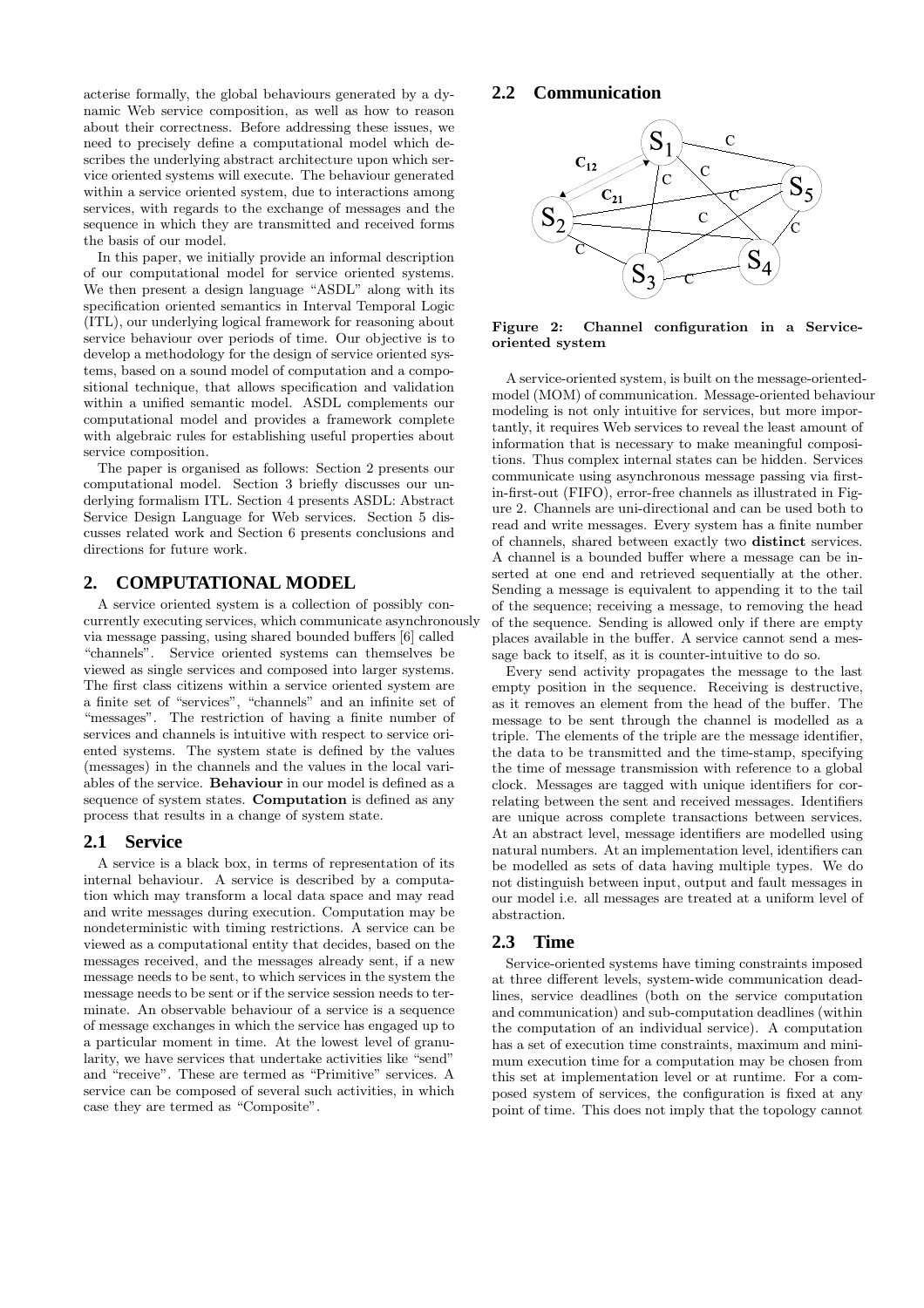change. It simply means that for a snapshot of the composition, the topology is fixed. Dynamic reconfiguration of the service topology can be realised if some services terminate, fail or new services are added to the system. Time is discrete, linear and modelled naturally by positive integers. To avoid the overhead of synchronisation between local clocks of the services in the system, we assume the existence of a utility service called "Clock" . It provides a single, global and logical [18] clock for all the services in the composed system. "Clock" provides a function that generates a linear sequence of integers corresponding to the sequence of ticks in a physical clock. As the integers are generated they are broadcasted to all the services in the system as shown in Figure 3. Each service runs a daemon "updateClock"



Figure 3: Broadcast of logical clock values

that receives the broadcasted value to the service. "update-Clock" is referenced by each service while sending messages to peers or receiving messages from peers. There is a local variable "clock", associated with every service, which is updated by "updateClock" with every broadcast of the clock values. There is a unique 'first time' instant set by "Clock", as shown in Figure 4 from which we assume a service oriented systems will measure the message sending and receiving times for all services. A physical local clock may be internally referenced by a service for functional computation that cause local state changes.



Figure 4: Clock values referenced by the services in the composition

### **2.4 Failure**

Failure of a service oriented system is defined as the unresolved failure of one or more services in the system. A service is said to have failed if

• There are communication problems i.e. breaking of channels.

- It does not return the results of an invocation within a predefined, stipulated period of time.
- If it returns an error message. Services may return error messages due to several reasons e.g. the host server being down, maintenance work being carried out on the service amongst others.

Failure of a crucial service may need to be compensated before deciding on the rollback of the overall service composition. As shown in Figures 5 and 6, failure support for a service oriented system can be provided by,

- invoking alternative services for the same computation in parallel. Results returned first are used to carry on further computations, while others are discarded.
- waiting for an invoked service to return for a predefined interval of time and then invoking one or more alternative service.
- rolling back the entire composition.



Figure 5: Failure Support in service oriented systems (01)



Figure 6: Failure Support in service oriented systems (02)

### **3. INTERVAL TEMPORAL LOGIC**

We base our work on Interval Temporal Logic (ITL) [26, 25, 5]. Our selection of ITL is based on a number of points. It is a flexible notation for both propositional and first-order reasoning about periods of time. Unlike most temporal logics, ITL can handle both sequential and parallel composition and offers powerful and extensible specification and proof techniques for reasoning about properties involving safety, liveness and projected time. Timing constraints are expressible and furthermore most imperative programming constructs can be viewed as formulae in a slightly modified version of ITL. Tempura: an executable subset of ITL, provides a framework for developing, analysing and experimenting with suitable ITL specifications.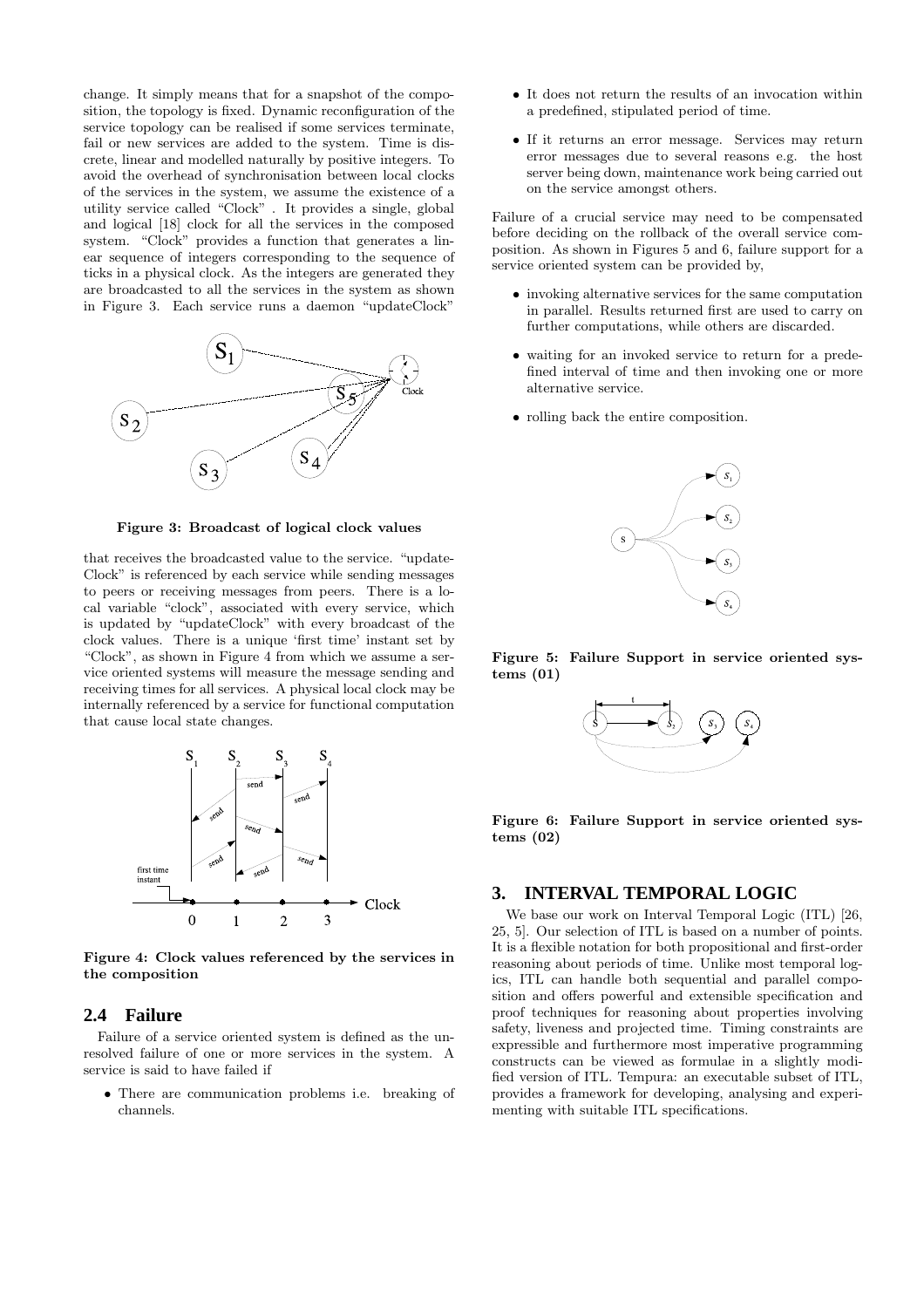### **3.1 ITL: Syntax and Semantics**

An interval is considered to be a (in)finite sequence of states, where a state is a mapping from variables to their values. An Interval  $\sigma$  in general has a length  $|\sigma| \geq 0$  and a nonempty sequence of  $|\sigma| + 1$  states  $\sigma_0 \dots \sigma_{|\sigma|}$ . Thus the smallest intervals have length 0 and one state.

The syntax of ITL is defined in Figure 7.  $\mu$  is an integer value, a is a static variable (doesn't change within an interval),  $A$  is a state variable (can change within an interval),  $v$ a static or state variable,  $q$  is a function symbol and  $p$  is a predicate symbol.

| <i>Expressions</i> |                                                         |  |
|--------------------|---------------------------------------------------------|--|
|                    | $e ::= \mu   a   A   g(exp_1, , exp_n)   ia : f$        |  |
|                    | Formulae                                                |  |
|                    | $f ::= p(e_1, \ldots, e_n)   \neg f   f_1 \wedge f_2  $ |  |
|                    | $\forall v \cdot f \mid$ skip $\mid f_1 : f_2 \mid f^*$ |  |
|                    |                                                         |  |

#### Figure 7: Syntax of ITL

ITL contains conventional propositional operators such as  $\wedge$ ,  $\neg$  and first order ones such as  $\forall$  and  $=$ . There are temporal operators like "; (chop)", "\* (chopstar)" and "skip". Additionally in ITL, there are temporal operators like  $\mathcal{O}(\text{next})$ and  $\Box$ (always). Expressions and Formulae are evaluated relative to the beginning of an interval.

The informal semantics of the most interesting constructs are as follows:

- $ia: f:$  the value of a such that f holds. If there is no such an  $a$  then  $ia: f$  takes an arbitrary value from  $a$ 's range.
- skip : unit interval (length 1).
- $f_1; f_2$ : holds if the interval can be chopped into a prefix and a suffix interval such that  $f_1$  holds over the prefix and  $f_2$  over the suffix.
- $\bullet$   $f^*$ : holds if the interval is decomposable into a number of intervals such that for each of them f holds.

The formula skip has no operands and is true on an interval iff the interval has length 1 (i.e. exactly two states). Both chop and chopstar permit evaluation over various subintervals. A formula  $S$ ; T is true on an interval  $\sigma$  with states  $\sigma_0 \dots \sigma_{|\sigma|}$  iff the interval can be chopped into two sequential parts sharing a single state  $\sigma_k$  for some  $k \leq |\sigma|$  and in which the subformula S is true on the left part  $\sigma_0 \dots \sigma_k$ and the subformula T is true on the right part  $\sigma_k \dots \sigma_{|\sigma|}$ . An example temporal formula is  $\mathsf{skip}$ ;  $(J = I + 1)$ . This formula is true over an interval  $\sigma$  iff  $\sigma$  has two states  $\sigma_0, \sigma_1$ and  $J = I + 1$  is true in the second one i.e  $\sigma_1$ . A formula  $S^*$  is true over an interval iff the interval can be chopped into zero or more sequential parts and the subformula  $S$  is true on each. Figure 8 pictorially represents the semantics of skip, chop and chopstar. Some ITL formula together with intervals which satisfy them are shown in Figure 9.

Derived constructs: Following is a list of some derived constructs which are useful for the specification of systems:

•  $\bigcirc f \triangleq$  skip; f: next f, f holds in the next state. Example:  $\bigcirc X = 1 \oplus \mathsf{skip}; X = 1$ : Any interval such that the value of  $X$  in the second state is 1 and the length of that interval is at least 1.



Figure 8: Informal illustration of ITL semantics



Figure 9: Some sample ITL formulae and satisfying intervals

- more  $\hat{=}$   $\Diamond$  true: non-empty interval, i.e., any interval of length at least one.
- empty  $\hat{=}$  ¬more: empty interval, i.e., any interval of length zero (just one state).
- $inf \nightharpoonup$   $true$ ;  $false$ : infinite interval, i.e., any interval of infinite length.
- finite  $\hat{=}$  ¬inf: finite interval, i.e., any interval of finite length.
- $\Diamond f \triangleq \text{finite }$ ; f: sometimes f, i.e., any interval such that  $f$  holds over a suffix of that interval. Example:  $\Diamond X \neq 1 \cong \text{finite}$ ;  $X \neq 1$ : Any interval such that there exists a state in which  $X$  is not equal to 1.
- $\Box f \triangleq \neg \Diamond \neg f$ : always f, i.e., any interval such that f for all suffixes of that interval. Example:  $\Box X = 1 \stackrel{\triangle}{=}$  $\neg(\text{finite} : X \neq 1)$ : Any interval such that the value of X is equal to 1 in all states of that interval.
- fin  $f \triangleq \Box$ (empty  $\supset f$ ): final state, i.e., any interval such that f holds in the final state of that interval.
- $\bigcirc exp \cong ia: \bigcirc (exp = a):$  next value, i.e., the value of exp in the next state of the interval.
- fin  $exp \,\widehat{=} \, ia:$  fin  $(exp = a):$  end value, i.e., the value of exp in the last state of the interval.

#### **3.2 Types in ITL**

There are two basic inbuilt types in ITL. These are integers  $N$  and Boolean (true and false). In addition the executable subset of ITL (tempura) has basic types: integer, character, boolean, list and arrays. Further types can be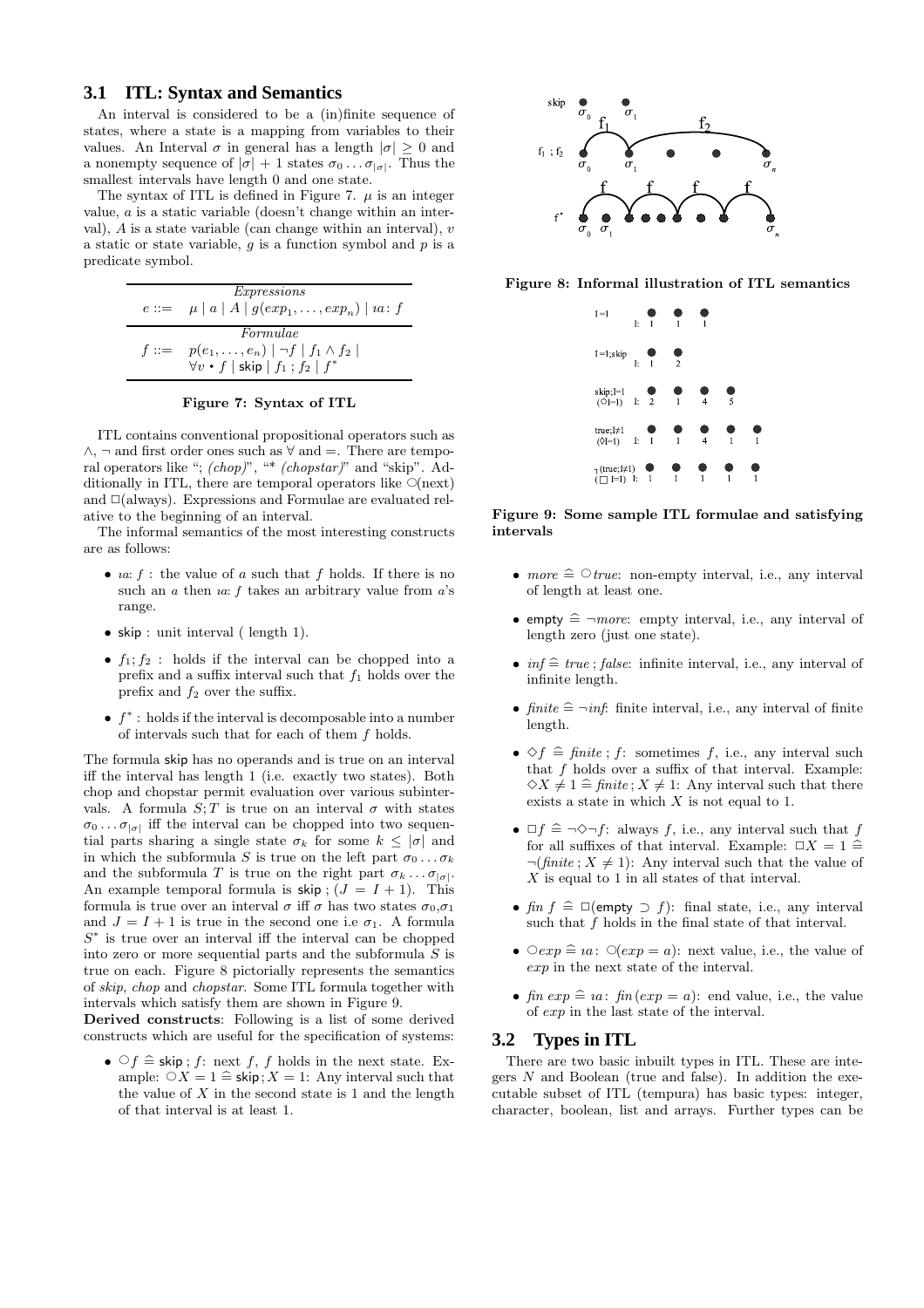built from these by means of  $X$  and the power set operator  $P$  (in a similar fashion as adopted in the specification language Z [16]). For example the following introduces a variable  $x$  of type  $T$ .

$$
(\exists x : T).f \stackrel{\text{def}}{=} \exists x. type(x, T) \wedge f
$$

Here  $type(x,T)$  denotes a formula that describes x to be of type T. Although this might seem to be a rather inexpressive type system, richer types can be added following that of Spivey [36].

# **4. ASDL: ABSTRACT SERVICE DESIGN LANGUAGE**

ASDL is a wide spectrum [2] language for,

- the behavioural specification of a service.
- the specification of service composition.
- design of interaction protocols for services.

ASDL abstracts from providing the commonly found XMLbased dialects for service description and focuses instead on providing a minimalistic syntax with specification oriented semantics for describing services and their compositions. ASDL provides a convenient model for the verification of properties of services. Being wide spectrum, ASDL provides capabilities of modelling service oriented systems and specification of their desired properties, while remaining within a unified logical and semantic framework of ITL. As illustrated in Figure 10, compositions modelled using ASDL can be checked for conformance to desired properties specified in ITL, by reasoning about them at the same level of semantic abstraction and without the need for any external mappings, as commonly observed in other design notations for behavioural specification of services. ASDL assumes the



Figure 10: Semantic Unification in ASDL

existence of a registry, using which "named" services can be discovered for service composition. The computational model presented in Section 2 represents the abstract architecture for the execution of services designed using this language. During the design of the language we have striven to find a minimum set of operators and constructs from which more complex and specialised services can be composed. Although abstract and focusing primarily on the global sequence of message exchange between services, the language can be easily mapped to some of the most common

constructs for services provided by XML-based description languages such as WSDL [7, 27], industrial specifications e.g. WSBPEL [39], Microsoft's .Net, Java Message Service as well as academic research in service composition such as [38, 24]. It is hoped that the minimum set provided here will form a rich enough basis to undertake the development of service oriented systems at an abstract level and upon which users can define their own, specifically needed operators.

### **4.1 On the choice of constructs in ASDL**

ASDL builds upon a choreography [28] based approach to specifying interaction protocols for services, although mapping to orchestration languages such as WSBPEL is equally intuitive as shown in [35]. The objective is to specify the mutually visible message exchange behaviour between services, without revealing their internal behaviour. Interactions between services are considered to be asynchronous, long-lived and stateful. Along with providing the most commonly found constructs for structured composition of processes, any notation for describing interaction protocols for such scenarios should enable:

- Representation of time, as an explicit identifier of the time at which messages are sent: Since communication is asynchronous, it is not known how long the message takes to arrive from the sender to the receiver, in the absence of such a parameter.
- Correlation between sent and received messages.
- Representation of wait, timeouts, interrupts and conditionals: service behaviour is invariably data-dependent. A service may choose to timeout if data expected is not received within a stipulated time frame. Services may interrupt other services, if data-dependent conditions are not satisfied.
- Specifying all possible behaviours: service composition does not always lead to desirable service behaviour. In some cases, the behaviour may be completely unknown.
- Guarded choices with priority: Most specification languages provide capabilities to specify non-deterministic choice. However for a composition, services need the capability to prioritise and conditionally choose from a set of services, rather than making a random choice at runtime.

Another motivating factor in making a choice of constructs for ASDL, is the relationship it defines with current XMLbased industry specification standards like BPEL4WS and WS-CDL and with academic initiatives such as OWL-S and WSMO. A service specified in ASDL at the abstract level, should be capable of being represented in any of the XMLbased representation formats.

In the following sections, we present the syntax of ASDL along with its informal and formal semantics. An e-shopping service is used as an example to explain certain constructs in the language. Due to space restrictions, we provide explanation for limited constructs however the complete example and algebraic rules for reasoning about useful properties of service composition designed using ASDL can be found in [35].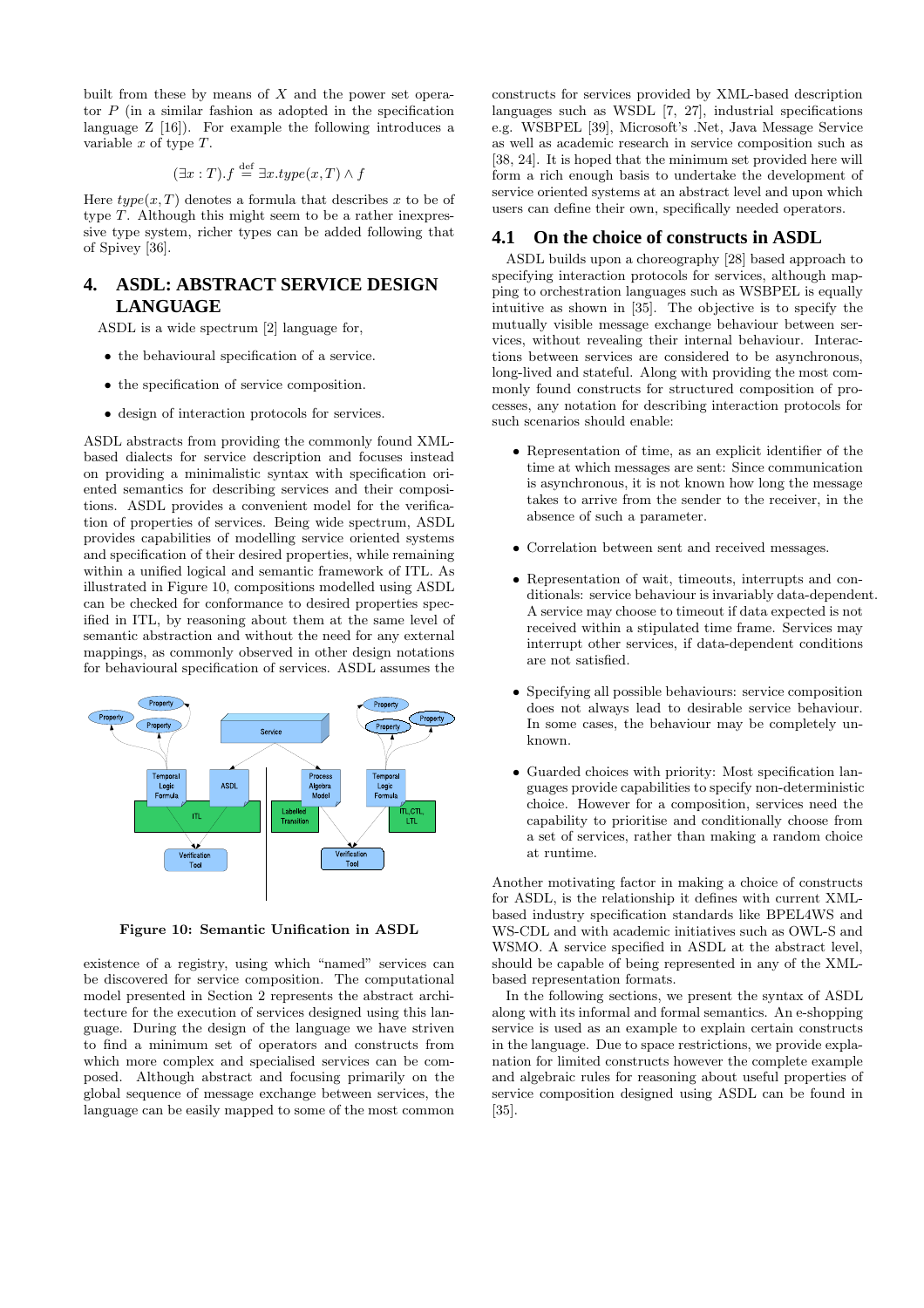

Figure 11: An e-shopping Service

### **4.2 An e-shopping service**

Figure 11 shows a service composition that consists of five services: an e-buyer agent, an e-shop for made-to-specification goods, suppliers that stock/manufacture goods to be sold through the e-shop, shipping agency that ships the ordered goods to the e-buyer and a payment validation service. In the most typical (simplified) scenario, the e-buyer sends details of its requirements for a particular product to the eshop. The e-shop provides a list of suppliers that can possibly meet those requirements and for which it works as a price - negotiating agent. The e-buyer forwards the product specification to the chosen supplier(s), who confirm if it is possible to supply the product. The suppliers forward the costing of the order to the e-shop. The e-buyer negotiates the price with the e-shop and places the order. The supplier contacts a shipping agency about delivering the order. The shipping agency replies with the pickup date. Finally the shipping agency informs the e-shop and the e-buyer about the delivery date. The e-buyer sends a confirmation on receiving the placed order. Since the goods are made-tospecification, cancellation of an order is allowed only within 24 hrs of placing the order.

### **4.3 Syntax**

The modular abstraction mechanism in ASDL is the "Service" whose syntax can be defined recursively using constructs defined in Table 1, where  $S, S_1, S_2...$  refer to names of services.

| $\mathcal{PS} ::= \text{ send}(id, y, \mathcal{S}_1, \mathcal{S}_2)   \text{receive}(id, x, t, \mathcal{S}_1, \mathcal{S}_2)   \Delta t  $<br>$x := e  $ empty   skip   $STOP  $ $MAGIC$                                                                                                                                                                                                |
|-----------------------------------------------------------------------------------------------------------------------------------------------------------------------------------------------------------------------------------------------------------------------------------------------------------------------------------------------------------------------------------------|
| $\mathcal{CS} ::= \begin{array}{cc} \mathcal{PS} & var \; x : T \; in \; \mathcal{CS} \mid [t_1, t_2 \dots t_n] \mathcal{CS} \mid \\ \mathcal{CS}_1 \; ; \mathcal{CS}_2 \mid \mathcal{CS}_1 \parallel \mathcal{CS}_2 \mid \mathcal{CS}^n \mid \end{array}$<br>$\mathcal{CS}_1 \triangleright_t^c \mathcal{CS}_2 \vert \vert \vert < p_m >: G_m \rightarrow \mathcal{CS}_m$<br>$m \in I$ |



Table 2 lists the names of some of the services in the eshopping example.

•  $PS$  denotes a primitive service.

| Service  | Service Name |
|----------|--------------|
| e-Buver  | eBuyer       |
| e-Shop   | eShop        |
| Supplier | supplier     |
|          |              |

Table 2: Name declaration for the e-shopping service

- CS denotes a composite service.
- var  $x$ : T in S defines a variable within S of type T. Table 3 defines some of the variables used by the services in the e-Shopping Service.

| $var x$ :                 | $T$ in $S$                 |
|---------------------------|----------------------------|
| $var\,orderRequest$ :     | <i>String in eBuyer</i>    |
| $var\, decisionAndPrice:$ | Object in supplier         |
| $var\, pricingInfo:$      | $Object\ in\ eShop$        |
| $var\,noCancellation:$    | <i>String in eShop</i>     |
| var clock:                | <i>integer in eShop</i>    |
| $var \, clock :$          | <i>integer in supplier</i> |

#### Table 3: Variable declaration for the e-shopping service

- t is a time instant, modelled as  $t \in N$ . Note that *clock* is a special case of  $t$ , as *clock* denotes the value of  $t$  at exactly that instant.
- send(id, y,  $S_1$ ,  $S_2$ ) writes the message "y" with an identifier, "id" to be sent from service  $S_1$  to service  $S_2$ , over a channel, time-stamping it with the time of the write i.e. the value of clock at that instant.

The e-buyer sends his request of ordering a product to the e-shop

 $send(i, orderRequest, eBuyer, eShop)$ 

• receive(id, x, t,  $S_1, S_2$ ) performs an input to receive the message triple,  $(id, x, t)$  sent by service  $S_1$  to service  $\mathcal{S}_2$ , where *i* is the message identifier, *x* is the message content and  $t$  is the time, the message was sent.

The supplier receives product specification from the e-buyer

 $receive(id, productSpec, t_{send}, eBuyer, supplier)$ 

•  $\Delta t$  waits for t time units.

The e-buyer waits for  $t_{SPEC}$  time units for any of the suppliers from the e-shop to confirm his order specification, before he investigates a competitor e-shop.

- $\Delta t_{SPEC}$
- $x := e$  evaluates the expression e, and assigns it to x. A special case can be defined as  $x := y$  which is analogous to "copy" and assigns the value in  $y$  to  $x$ .
- skip denotes a service with a unit interval.
- empty defines a primitive service that does nothing.
- *STOP* denotes failure of a service.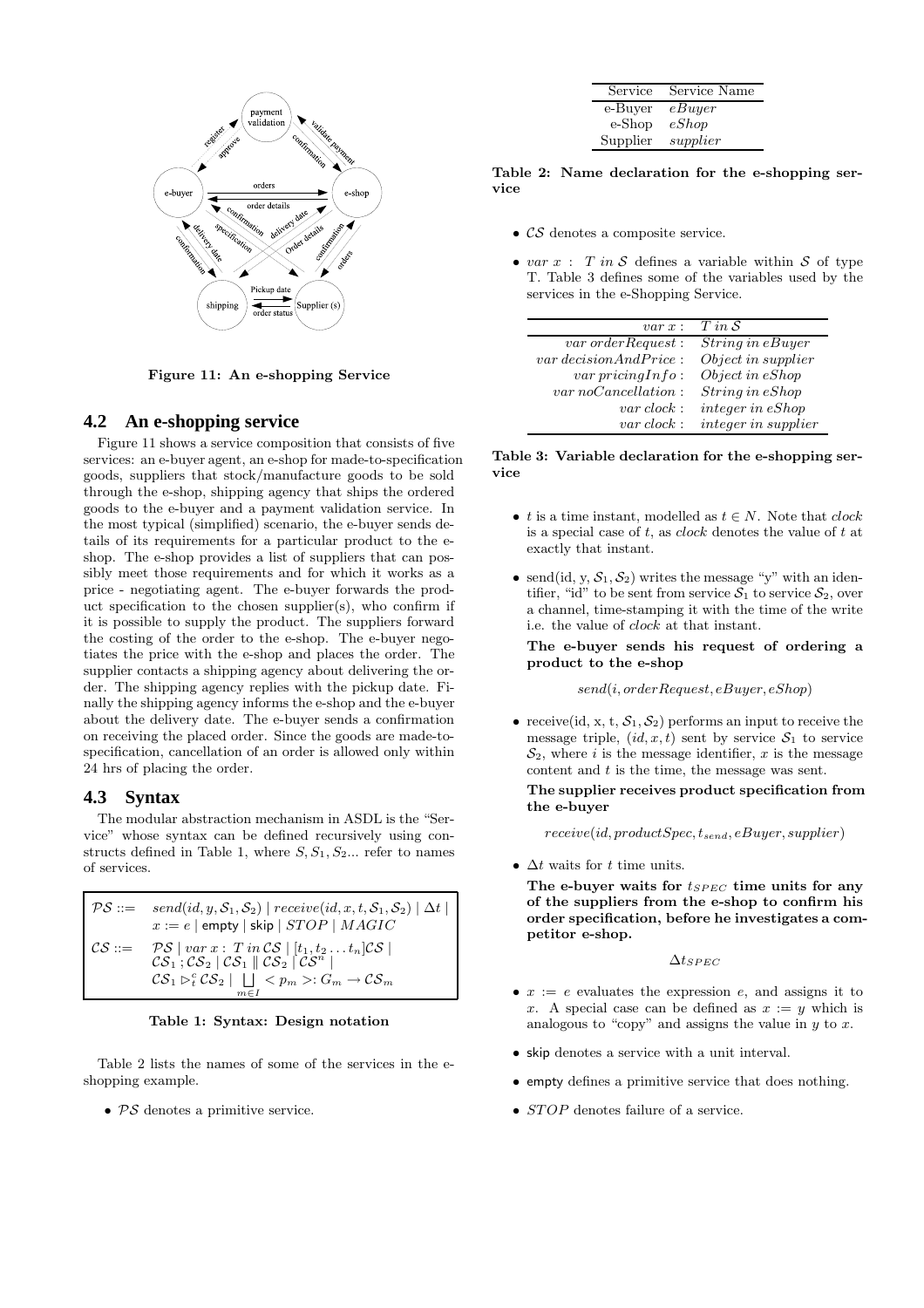- $MAGIC$  denotes the most nondeterministic of all services. The behaviour of MAGIC is defined by the set of all possible behaviours. It is the least predictable service. MAGIC can be considered analogous to CHAOS in CSP [13].
- $[t_1, t_2, \ldots t_i, \ldots t_n]$ S gives S a duration  $t_i$  from the set,  $\{t_i \mid i \in [0, 1, 2 \ldots n]\}.$  if the service terminates before  $t_i$  seconds have elapsed then it idles away to fill the interval. If the service does not terminate within  $t_i$ seconds, then it is considered to have failed.
- $S_1$ ;  $S_2$  denotes a sequential composition of  $S_1$  and  $S_2$ .  $S_1$  †  $S_2$  denotes a special case of sequential composition, where execution of the services is unordered. The e-buyer receives the name of a supplier from the e-shop and then sends detailed specification of the requirements to the supplier.

 $receive(i, supplierName, t_{send}, eBuyer, eShop);$  $send(i, productSpec, eBuuer, supplierName)$ 

•  $S_1 \parallel S_2$  denotes the parallel composition of  $S_1$  and  $S_2$ , terminating when both the services terminate (distributed termination). The service terminating first idles away for the remaining time units.  $\parallel$  *S* is a spe-



Figure 12: Distributed termination  $S_1 \parallel S_2$ 

cial case that represents an n copies of  $S$  in parallel.

 $\parallel$  S represents an (in)finite number of copies of S in parallel.

On receiving a product specification from the e-buyer, the supplier makes a decision on supplying the product. It informs the e-shop of the decision along with the price, and informs the e-buyer about the decision to supply.

 $receive(i, productSpec, t_{send}, supplier, eBuyer);$  $(send(j, decisionAndPrice, supplier, eBuyer)$  $send(j, decision, supplier, eShop))$ 

•  $S<sup>n</sup>$  executes S iteratively for "n" number of times, where n is an integer ( $n \in N$ ). while G do S and repeat S until G are special cases of  $S<sup>n</sup>$  true.

The e-buyer receives the list of suppliers from the e-shop and then sends detailed specification of the requirements to each of the suppliers.

$$
receive(i, supplierList, t_{send}, eBuyer, eShop);
$$
  
while 
$$
(noOfSuppliers < 0) do
$$
  

$$
send(j, productSpec, eBuyer, supplierList)
$$

•  $S_1 \triangleright_t^c S_2$  executes  $S_1$  till the condition "c" is true. If c holds after exactly t time units, it interrupts  $S_1$  and starts executing  $S_2$ . If "c" is not true after exactly t time units, it continues to execute  $S_1$ .



Figure 13: Interrupt:  $S_1 \rhd^c_t S_2$ 

The e-buyer sends product specification to each of the suppliers from the list of suppliers received from the e-shop. While sending the messages, if the one of the suppliers confirms the order, the e-buyer interrupts the sending operation and starts negotiating the price with the e-shop.

$$
\begin{aligned} \text{while } (noOfSuppliers < 0) \text{ do} \\ send(j, productSpec, eBuyer, next(supplierList)) & \triangleright_t^c \\ send(i, supplierDetails, eBuyer, eShop) \end{aligned}
$$

where,  $c = \text{confirmOrder}(\text{supplier})$ 

•  $\overline{\mathsf{F}}$  $\bigsqcup_{m\in I} < p_m >: g_m \to \mathcal{S}_m$  evaluates the guards  $(g_m)$  in decreasing order of priority  $(p_m)$  and executes a service corresponding to a true guard. We define guards  $(g)$  to be state formula. Priority of a guard is defined as  $p \in N$ , increasing progressively as the priority increases. If all the guards evaluate to false then the service terminates.

If a set of services has the same priority and all guards evaluate to true, the choice is made non-deterministically, i.e.  $S_1 \sqcap S_2$  makes a non-deterministic choice between  $S_1$  and  $S_2$ . "if G then  $S_1$  else  $S_2$ " is a special case.

On receiving a message to cancel an order, the e-shop checks the time when the order was placed  $(t_{order})$  and compares it with the current time to send the appropriate message to the e-buyer

if  $(clock - t_{order}) < 24$  then  $send(i, cancellation, eShop, eBuyer)$  else  $send(i, noCancellation, eShon, eBuwer)$ 

# **4.4 Specification Oriented Semantics of ASDL**

In this section, we define an ITL based, specification oriented semantics for various constructs of ASDL. The semantics of  $chop$  (;), skip and empty are as defined in ITL.

The semantics of receive and send are defined with reference to Figure 14. A channel running from service  $S_i$  to  $S_i, C_{ij}$ , is said to be directed from  $S_i$  to  $S_j$ . The channel is defined as an  $l$  place bounded buffer. The channel is divided into two parts, "head" and "tail", with head at the 0 th position in the buffer. The head is defined as a single position at the directed end of the channel. The tail is defined as the rest of the channel i.e. a buffer with  $l-1$  places. At any time, the number of empty places in the buffer is denoted by  $|\mathcal{C}_{ij}|$ . Sending of a message is allowed only if there is an empty position in the channel. In order to send a message,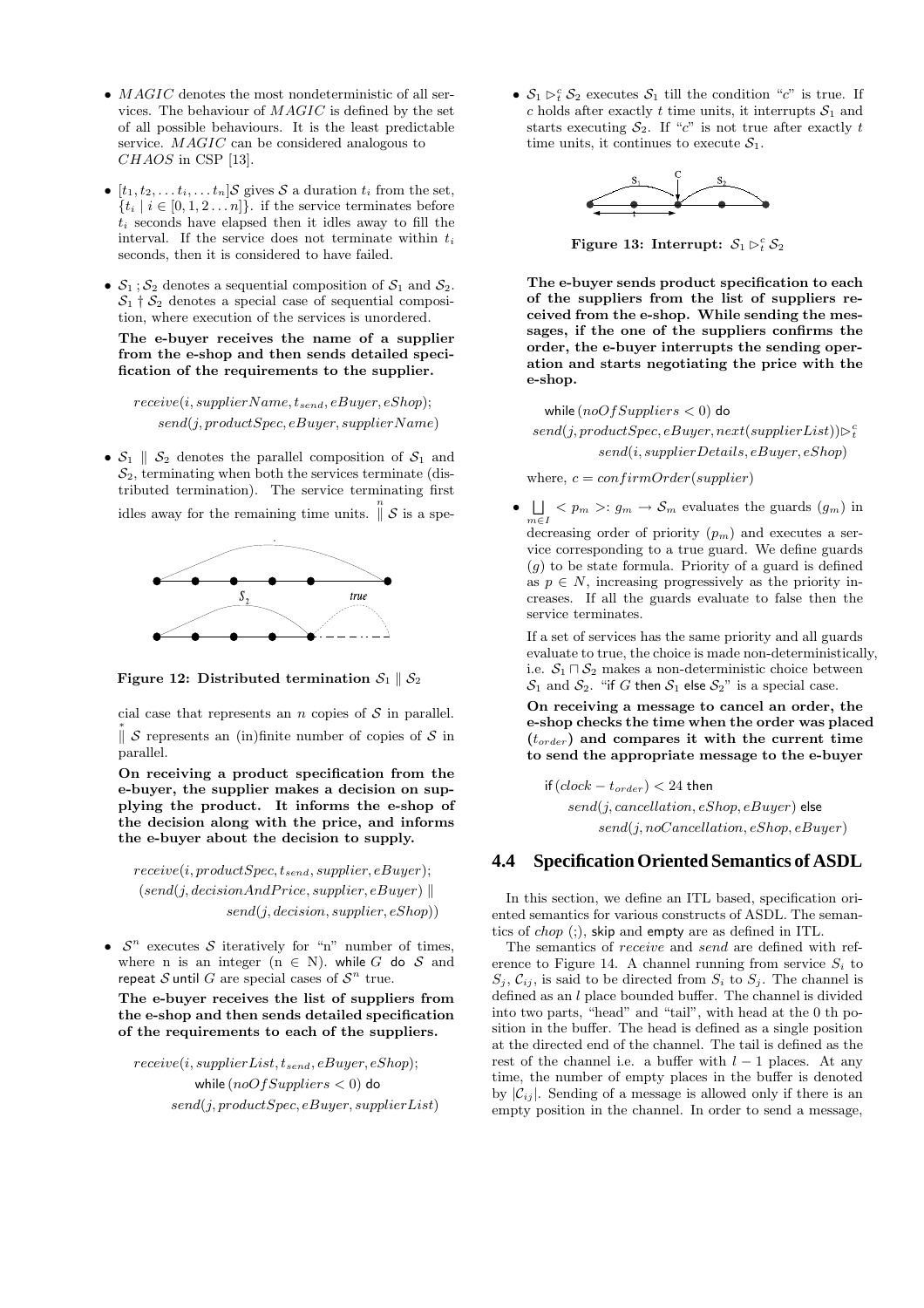the operator ⊕ appends the message to the last empty position in the channel. A pointer keeps track of the last empty position in the buffer where the message is to be appended. We define the set of all messages, M as,

$$
M = [N \times V \times Time]
$$

where  $V$  is an infinite set of message values and  $Time$  is an infinite set of time stamps. A message,  $m \in M$  that is sent from service  $S_i$  to  $S_j$ , is a triple  $(id, x, t)$ , where  $id \in N$ is a unique message identifier for correlating between the messages sent and received between  $S_i$  and  $S_j$ , and x is the message content i.e. data content that is sent or received. The time-stamp, t of message transmission is passed along with the message. We define a projection function,  $\Pi_k$  on the head of the channel  $C_{ij}$  which for k=1 gives id, for k=2 gives x and for  $k=3$  gives t, the time-stamp.

- $\Delta t \triangleq \text{fin} (clock) = clock + t$
- $x := e \; \widehat{=} \; \bigcirc x = e$
- $STOP \hat{=} false$
- $MAGIC \cong true$
- var  $x: T$  in  $S \cong \exists x. true(x,T) \wedge S$
- $receive(id, x, t, \mathcal{S}_1, \mathcal{S}_2) \triangleq$

skip  $\wedge$  if  $|\mathcal{C}_{12}| > 0$ then(id =  $\Pi_1(head(C_{12})) \wedge x = \Pi_2(head(C_{12})) \wedge$  $t = \Pi_3(head(C_{12})) \wedge \bigcirc(C_{12}) = tail(C_{12})$ 



Figure 14: Channel  $C_{12}$  from service  $S_1$  to  $S_2$ 

- $send(id, y, S_1, S_2)$   $\cong$  skip  $\wedge if$   $|C_{12}|$   $\lt$   $l$  then( $\odot C_{12}$  =  $C_{12} \oplus \langle id, y, (clock) \rangle$
- $[t_1, t_2, \ldots t_n]$  $S \triangleq for some t_i \in \{t_1, t_2, \ldots t_n\}, (\Delta t_i \wedge$  $(S$ ; true)
- $S_1$  †  $S_2 \cong S_1$  ;  $S_2 \vee S_2$  ;  $S_1$
- $S_1 \parallel S_2 \triangleq ((S_1 ; true) \wedge S_2) \vee (S_1 \wedge (S_2 ; true))$
- $\bullet \stackrel{*}{\parallel} \mathcal{S} \cong \exists n. \stackrel{n}{\parallel} \mathcal{S}, \stackrel{0}{\parallel} \mathcal{S} \cong \mathsf{empty}, \stackrel{1}{\parallel} \mathcal{S} \cong \mathcal{S}$
- $S_1 \sqcap S_2 \cong S_1 \vee S_2$
- $S^n \triangleq S^n$
- while G do  $S \triangleq (G \wedge S)^* \wedge fin \neg G$
- repeat S until  $G \triangleq S$ ; (while  $\neg G$  do S)

•  $S_1 \triangleright_t^c S_2 \widehat{=}$ 

 $S_1 \wedge (fin(c) \wedge \Box (more \supset \neg c) \wedge (fin(clock) = clock+t); S_2) \vee$  $(\mathcal{S}_1 \wedge \Box(\neg c) \wedge \Delta t)$ ;  $\mathcal{S}_2$ 

\n- \n
$$
\bigcup_{m \in I} < p_m > : G_m \to S_m \cong
$$
\n
$$
\bigvee_{m \in I} ((G_m \land S_m) \land p_m = \max(P)) \lor
$$
\n
$$
(\bigwedge_{m \in I} \neg G_m \land \text{empty}) \text{ where } P = \{p_m | m \in I \land p_m \in N\}
$$
\n
\n

• if G then  $S_1$  else  $S_2 \triangleq (G \wedge S_1) \vee (\neg G \wedge S_2)$ 

## **5. RELATED WORK**

In approaches such as Interface Automata [10], IO Automata [20], CCS [21] and CSP [12] the communication between the receive and send processes is synchronous, while in our model, the messages are stored in a bounded FIFO buffer. We believe that modelling using synchronous communication does not capture the realistic scenario of composition, because of the inherent distributed nature of Web services. Formalisms such as  $\pi$ -calculus and the approach used in Microsoft's Behave! project [30] use asynchronous message passing for modelling distributed and concurrently executing systems. Our model differs from Communicating Finite State machines [3], as it uses an unbounded buffer whereas the buffers in our model are bounded FIFOs. Our model is close to the physical implementation, where all buffers are bounded, however large the bound maybe. In Single Link Communicating Finite State machines [29], incoming messages from several processes to a single process come from a single FIFO, in our model, incoming messages to a single service from different services, come from separate FIFO channels. A crucial difference between CSFMs and our model is that in the former, time aspects are ignored. Messages sent out by the sending process are assumed to reach the receiving process instantly. In our model, sending and receiving of messages, takes at least one unit (i.e.skip) of time. Further, timeouts are not handled explicitly in CSFMs as in our model. In Kahn's Process networks [17, 37] the unbounded FIFO buffers are one way, i.e., they can be used only for receiving or sending, which is similar to our model. In the Temporal Agent Model (TAM) [19, 34] communication is asynchronous via time - stamped shared area called shunts.

The model proposed in [40] assumes a virtual watcher as an abstract entity which records the sequence of message as they are sent to peers, each peer is further modelled as a standard finite state automaton. Communication is similar to our model, i.e., over asynchronous - FIFO buffers, however the model does not specify if the buffers are bounded. Further the model describes a closed system where peer implementations are known a priori. This simplifies the modelling of peers considerably. A similar approach to closed systems can be found in [15]. The model assumes one message queue per peer and peer implementations are modelled as Mealy machines [14]. The model we propose describes an open system and encapsulates a black box view of service. An XML based notation with formal semantics in  $\pi$ -calculus, to model service composition is described in [32]. Although the prime objective here is an orderly sequencing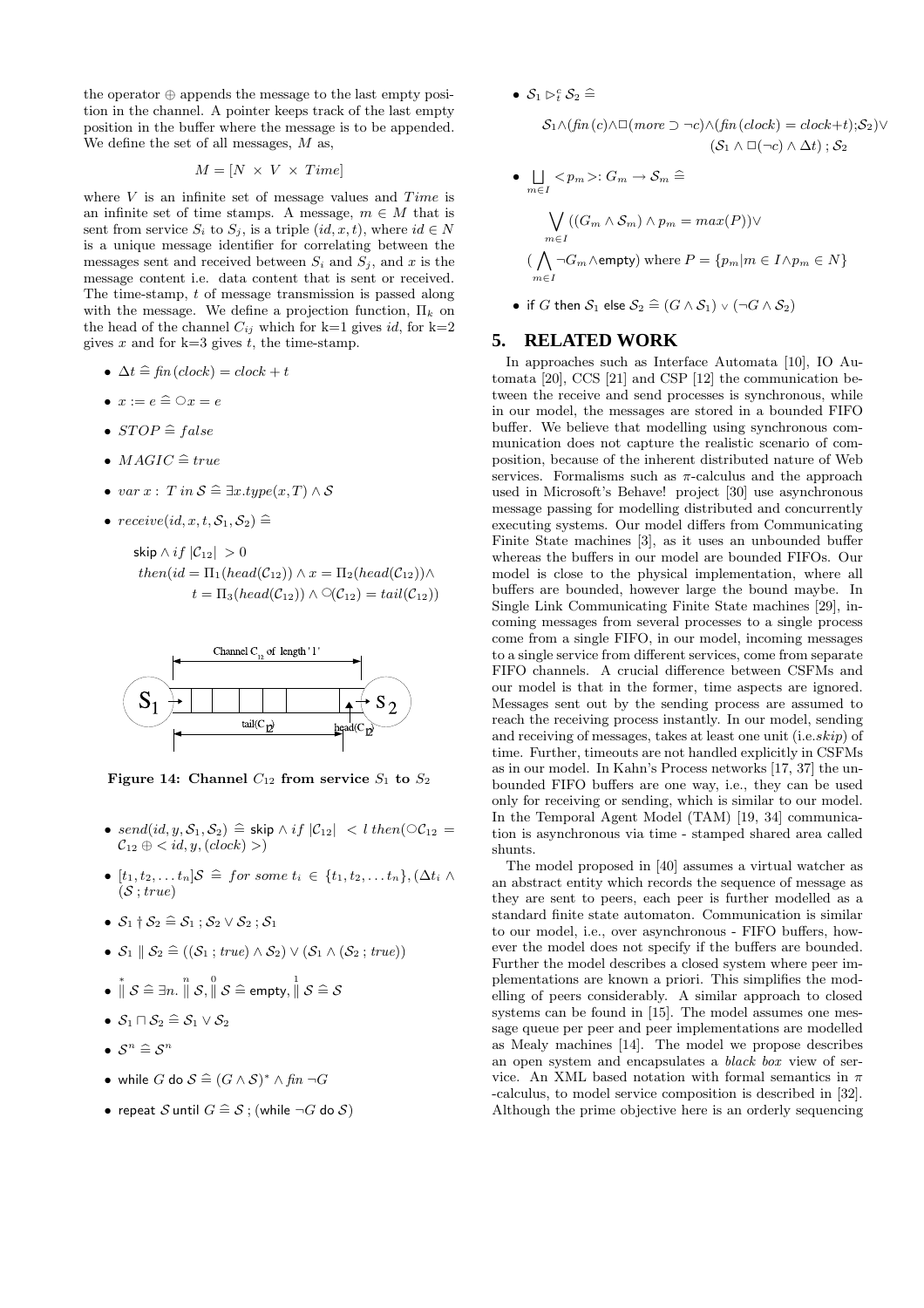of messages, the notation does not provide any primitives for modelling services such as "timeout". Misra et al. [31, 24, 23] present a model "Orc" based on transactions. In this model a service is represented by a "Site". The model does not include features for time-out, synchronization, communication and the like. There is no notion of messages being passed or variables being shared. A Site call is analogous to calling a function. This view is analogous to legacy distributed computing paradigms such as CORBA [11] and DCOM [8]. Orc provides a design notation with operational semantics, analogous to ASDL with specification oriented semantics in our model. An interesting algebra for services is present by Cardeli and Davies et al. in [4] where the notion of a service is that of a HTTP information provider wrapped in error detecting and handling code. The idea is to provide service combinators that simulate the process of manual browsing on the web. Combinators, are defined to enable sequence, repetition and time out constructs amongst others.

ASDL can be considered as an algebra for services, quite analogous to widely known and fundamental process algebra models such as Hoare's Communicating Sequential processes (CSP) [21], Milner's Calculus of Communicating Systems and ACP [1]. These process algebras have been widely extended to include variations such as Timed CSP [9], picalculus [22, 33] and LOTOS amongst others. ASDL is however more expressive as it is enriched with explicit timing related constructs which is needed in order to reason about services communicating asynchronously. A "Process" in CSP is analogous to a "Service" in ASDL. The most significant difference between CSP and ASDL, is the notion of an "event"in CSP. ASDL does not define "event" explicitly, as when a service is viewed from a "Black box" perspective, the only visible events are the sending and receiving of messages between services, which we consider as primitive services in our model. Similarly with CCS, the notion of "action" is analogous to our primitives, send, receive and empty. An interesting comparison arises with  $\pi$ -calculus and the notion of "mobility". The primitive entities in  $\pi$ calculus are processes, channels  $\frac{1}{1}$  and names where a name is used to refer to a channel. Processes are independent entities that are connected by channels. The idea of mobility with respect to services in a composition is that channel names can be passed between services. This allows the modeling of both static and dynamic services within a composition. For example, a buyer could specify channel information to be used for sending delivery information. The buyer could then send the channel information to the seller who then forwards it to the shipper. The shipper could then send delivery information directly to the buyer using the channel information originally supplied by the buyer. It is worth noting that in our computational model, mobility is not required as every service in a network is connected to every other service via a channel as illustrated in Figure 2. Further, services in ASDL are named services. Dynamic configuration in our model is simply achieved by sending a message along the channel, connecting the desired service. The significant advantages that ASDL offers over algebraic techniques of composition is the complete axiomatic system of ITL, which can be used to reason about system models designed using ASDL and their associated properties, and a unified semantic framework for

reasoning about models of services and their properties, as mentioned earlier.

### **6. CONCLUSIONS AND FUTURE WORK**

A sound computational model and an underlying wide spectrum design language are crucial artifacts in the design of service composition and interaction protocols at an abstract level and then reasoning about properties of the composition.

In this paper, we have presented a computational model for the design of service oriented systems and developed a wide spectrum language that provides us with capabilities to design service composition and model their interactions at an abstract level. We base our model on asynchronous communication of messages between services via channels. We have proposed a design language, "ASDL", for the specification and validation of reactive Web services, based on our rigorous computational model. The language is rich in expressiveness and abstracts from several details found in high level specification languages.

At the theoretical level, we would like to extend the computational model and ASDL with "fairness". Fairness is especially desired when a composing agent has to make a non-deterministic choice from the same set of services, when it executes recursively i.e.

$$
(\mathcal{S}_1 \sqcap \mathcal{S}_2 \sqcap \mathcal{S}_3)^*
$$

In such situations, it might be the case that service  $S_1$  is invoked for every iteration. We would like to extend ASDL with a fairness operator that allows a fair selection between services of similar capabilities i.e.

 $(\mathcal{S}_1 \sqcap_f \mathcal{S}_2 \sqcap_f \mathcal{S}_3)^*$ 

We would also like to extend the model and ASDL to provide explicit transactional support that allows compensation, negotiation of commitments, relaxation of ACID properties, exception handling and enforcement of security policies.

### **7. REFERENCES**

- [1] J. C. M. Baeten and C. Verhoef. Concrete Process Algebra, pages 149–268. Oxford University Press, Oxford, UK, 1995.
- [2] F. L. Bauer, M. Broy, R. Gnatz, W. Hesse, B. Krieg-Bruckner, H. Partsch, P. Pepper, and H. Wossner. Towards a wide spectrum language to support program specification and program development. SIGPLAN Not., 13(12):15–24, 1978.
- [3] D. Brand and P. Zafiropulo. On communicating finite-state machines. J. ACM, 30(2):323–342, 1983.
- [4] L. Cardelli and R. Davies. Service combinators for web computing. IEEE Trans. Softw. Eng., 25(3):309–316, 1999.
- [5] A. Cau. ITL and (Ana)Tempura Home page on the web. http://www.cse.dmu.ac.uk/STRL/ITL/.
- [6] K. M. Chandy and J. Misra. Parallel Program Design: A Foundation. Addison-Wesley Longman Publishing Co., Inc., Boston, MA, USA, 1988.
- [7] R. Chinnic, H. Haas, A. Lewis, J. J. Moreau, D. Orchard, and S. Weerawarana. Web services

<sup>&</sup>lt;sup>1</sup>Also referred to as links.